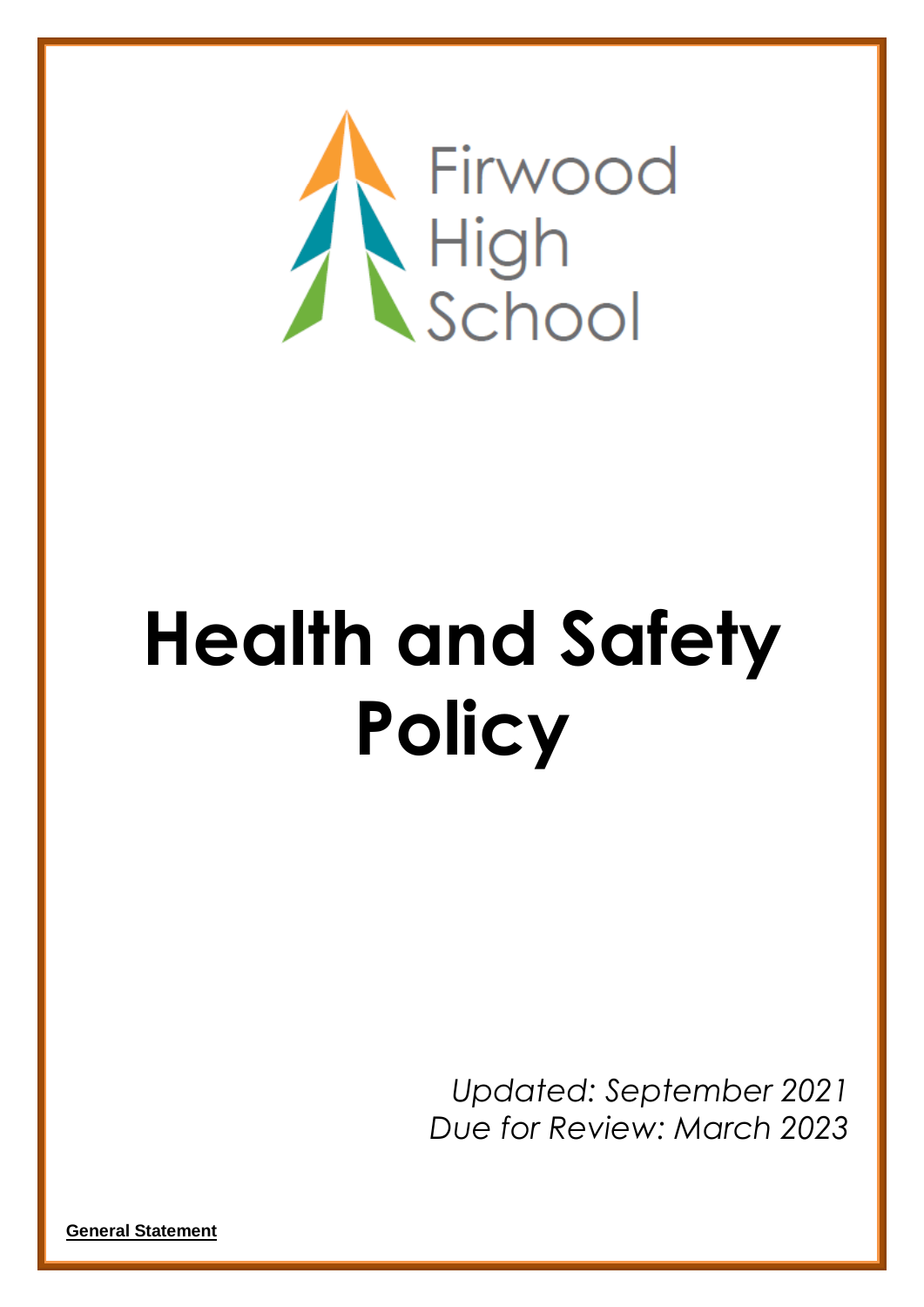This policy statement supplements the health and safety polices which have been written by Bolton Metropolitan Borough Council and Children Services. The general aims of these policy statements are accepted and the arrangements set out below are designed to implement the general aims of Firwood High School. The Trust Board/Head of School recognises its responsibility to the health, safety and welfare of all staff, pupils and other persons visiting the school premises.

It is the policy of the Trustees/Head of School, so far as is reasonably practicable:

- To maintain all areas under the control of the Trustees and Head of School in a condition that is safe and without risk to health
- To establish and maintain a safe and healthy environment throughout the school
- To establish and maintain safe working procedures among staff and pupils
- To ensure that risk assessments are carried out by competent fully trained staff
- To consult with employees on matters affecting their health and safety
- To provide and maintain safe plant and equipment
- To provide and maintain means of access to and egress from that place of work that are safe and without risk
- To make arrangements for ensuring safety and absence of risks to health in connection with the use, handling, storage and transport of articles and substances
- To ensure the provision of sufficient information, instruction and supervision to enable all employees and pupils to avoid hazards and contribute positively to their own health and safety and to ensure that they have access to health and safety training as appropriate or as and when provided
- To prevent accidents and cases of work related ill health
- To provide and maintain safe, healthy and adequate welfare facilities

# **SCHOOL RESPONSIBILITIES**

#### **Head of School and Trustees**

Head of Schools are responsible for the day-to-day Health and Safety management of schools and all staff directly employed by the school. This responsibility will include ensuring that staff are aware of the safety rules and procedures which apply and also that they have access to detailed and specific regulations affecting their work. In particular Head of Schools must be aware of the arrangements governing visits and general contractors whilst on the school premises.

The Local Authority may give a warning notice to any maintained school (community, community special, foundation, foundation special, voluntary aided or voluntary controlled) in its area were the safety (not the health) of staff or pupils is threatened by, for example, a break down in discipline.

#### **Community Schools**

In community schools the ultimate management of health and safety rests with the Local Authority, which is the employer and therefore has overall control of the premises. The Authority is responsible for health and safety in community schools but has delegated those responsibilities to the Trustees of each school. Trustees are therefore expected to comply with the Health and Safety Guidance of the Authority and the schools own Health and Safety Policy

#### **Aided Schools**

In aided schools, the Trust Board has similar responsibilities as employers to those set out above for community schools. They have total responsibility for all health and safety matters and control of premises. In some circumstances there may be staff employed by the Local Authority working on your premises, you do have responsibility for these staff as visitors. The Local Authority will provide health and safety support and guidance.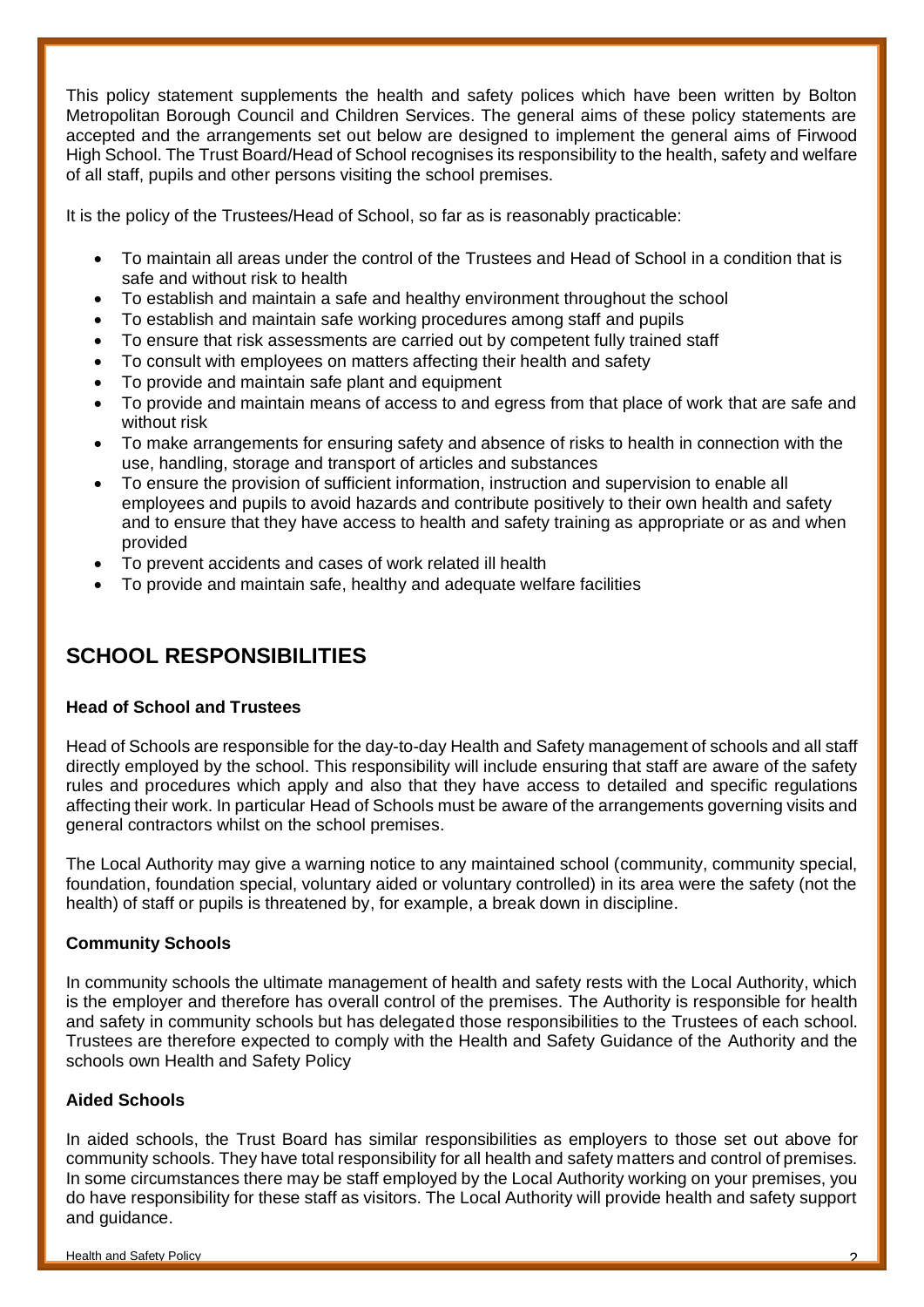#### **Head of Schools/Trustees Roles**

- Monitor the effectiveness of the safety policy:
- Make arrangements to ensure that all staff employed by the school, and all other persons working on the premises, are aware of all policies, risk assessments and all other relevant health and safety information;
- Understand Head of Schools' and Trustees' responsibilities under the Health and Safety at Work Act, in relation to the roles and responsibilities of Bolton Metropolitan Borough Council (BMBC);
- Ensure that staff are aware of and seek advice in the event of an unusual situation which is likely to be a health and safety hazard;
- Make arrangements and implement the Local Authority's accident reporting procedure and ensure that staff are aware of the system;
- Ensure accidents are reported and investigated where necessary, and ensure control measures are implemented;
- Develop and maintain safe working practices;
- Ensure that all staff are aware of the first aid arrangements and first aiders;
- Ensure the implementation of procedures in the event of fire and ensure that all staff are aware of their roles and responsibilities;
- Provide suitable induction training for all new staff;
- Identify health and safety training needs;
- Ensure all structural defects in contracted schools are reported to the Local Authority;
- Ensure staff have an awareness of relevant health and safety legislation and their responsibilities as employees;
- Where personal protective equipment is identified as necessary, ensure it is provided and maintained;
- Ensure there are suitable provisions for contractors working on site;
- Understand the organisation, role and powers of Health and Safety Executive Inspectors;
- Recognise that the policy, risk assessments and practices are not static, and ensure that the schools health and safety policies and procedures are updated and amended where necessary.

#### **Employees**

The Health and Safety at Work Act 1974 states -"It shall be the duty of every employee whilst at work -

- (a) To take reasonable care for the health and safety of him/herself and of any other persons who may be affected by his acts or omissions at work: and
- (b) As regards any duty or requirement imposed on his/her employer or any other person by or under any of the relevant statutory provisions, to co-operate with him/her so far as it is necessary to enable that duty or requirement to be performed or complied with".

#### The Act also states:

*"No person shall intentionally or recklessly interfere with or misuse anything provided in the interest of health, safety or welfare in pursuance of any of the relevant statutory provisions".*

All employees:

- Have a general responsibility for the application of the Local Authority's Safety Policy, and any School Policy, to their own department or area of work and are directly responsible to the Head of School for the application of existing safety measures and procedures within that department/area of work. Advice or instructions given by the Local Authority and the Head of School, including the relevant parts of this statement, shall be observed;
- Shall, where necessary, establish and maintain safe working procedures including arrangements for ensuring, as far as is reasonably practicable, safety and absence or risk to health in connection with the use, handling storage and transport of articles and substances, e.g. chemicals, boiling water, duplicating fluid, guillotines. They should also refer to documents produced for these products under the COSHH Regulations;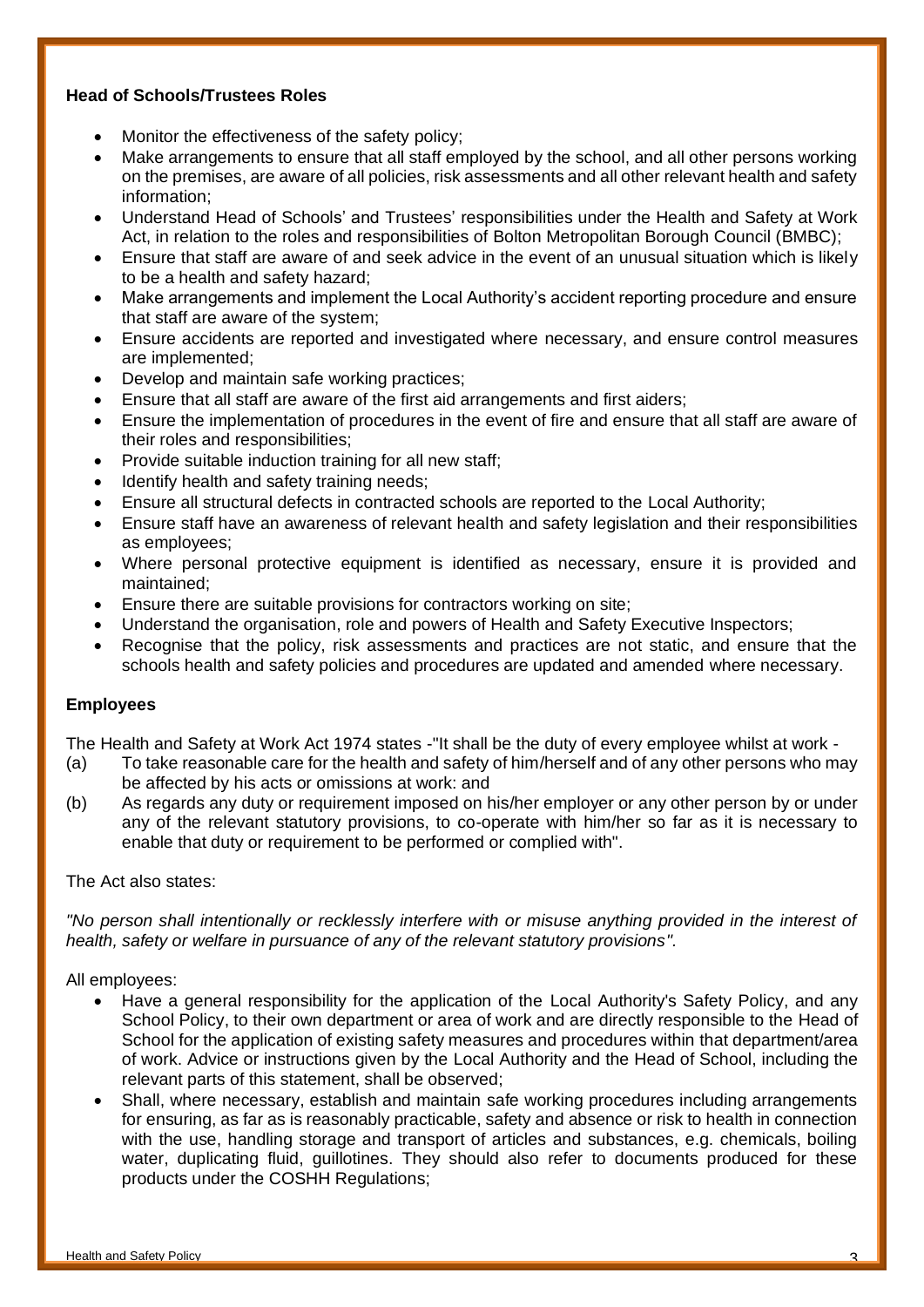- Shall resolve any health and safety problems any member of staff may refer to them and refer to the Head any of these problems for which they cannot achieve a satisfactory solution within the resources available to them;
- Shall carry out a regular safety inspection of the activities for which they are responsible and, where necessary, submit a report to the Head;
- Shall ensure, a far as is reasonably practicable, the provision of sufficient information, instruction, training and supervision to enable other employees and pupils to avoid hazards and contribute positively to their own safety and health at work;
- Shall, where appropriate, seek the advice and guidance of the relevant Adviser or Officer of the Authority;
- Shall propose to the Head of School requirements for safety equipment and on additions or improvements to plant, tools, equipment or machinery which are dangerous or potentially so.

It is recognised by the Trade Union organisations that the disciplinary procedure would be relevant in circumstances where employees choose to disregard these responsibilities.

#### **Class Teachers and Teaching Assistants**

The class teacher is responsible for the safety of pupils whilst in classrooms, workshops and laboratories. This has been a statutory duty since 1987.

Where class teachers or teaching assistants have concerns regarding the various safety issues for example class sizes, condition of equipment, etc., they should discuss the problems with the Head of School or Head of Department before the lesson. Class teachers and teaching assistants should:

- Liaise with and recommend to the Head of the Department or Head of School any safety issues and hazards such as class sizes, condition of equipment and also recommend additions and discuss improvements that can be implemented.
- Ensure that before the lesson, by carrying out a risk assessment, that all protective clothing, guards, screens, etc., plus any special safety procedures are available and will be used;
- They personally should follow safe procedures and working practices;
- Know the various safety procedures in their teaching areas including the location of any safety equipment, they should ensure that all the procedures are followed:
- Control and supervise the pupils and ensure that safety rules and protective equipment are followed and used:
- Ensure that safety instructions are clear and understood and check frequently that they are being followed:

#### **Caretakers and Site Managers**

Caretakers and Site Managers are key members of the school staff in that they are often the first person to notice health and safety hazards and are, in a large number of schools, the 'contact person' for reporting faults and liaising with contractors on site.

Their role within the schools safety arrangements should be clearly defined and **all** staff made aware of this role.

Caretakers should follow the health and safety and methods of working detailed in the Section 3 of this health and safety manual.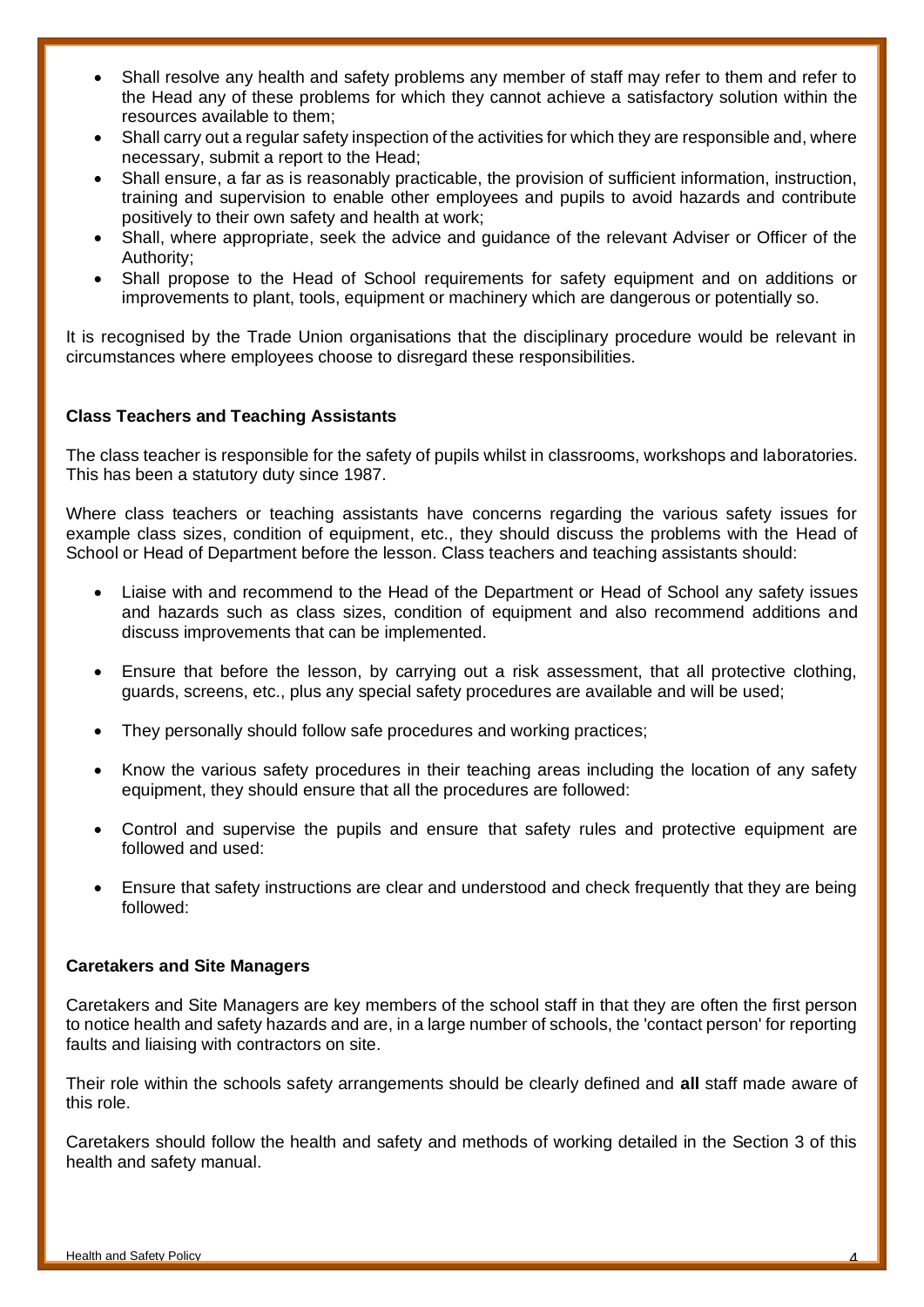#### **First Aiders**

All schools must have at least one First Aider who can provide trained support in the event of an accident or illness to any employee, and non-employee. Where the risk of injury is identified as significant, such as during PE lessons and within DT Workshops and Science labs, access to a First Aider and first aid equipment must be readily available (including provision of a wash basin or sterile water).

#### **Pupil***s*

Pupils are expected to:

- Exercise personal responsibility for the safety of self and class-mates;
- Wear the correct clothing consistent with safety and/or hygiene (this would preclude unsuitable footwear, knives and other items considered dangerous);
- Follow all the safety rules of the school and in particular the instructions of teaching staff given in an emergency;
- Only use, and not wilfully misuse, neglect or interfere with things provided for his/her safety.

**NB:** It is essential that all pupils and parents are made aware of the requirements of this section.

#### **Visitors**

The Health and Safety at Work Act, 1974, imposes a general duty of care on most people associated with work activities. Everyone employed in educational establishments is protected by the Act and employers have an obligation to ensure, as far as is reasonably practicable, that persons NOT EMPLOYED by them who may be affected by their activities are not exposed by their actions to health or safety risks within the school premises (Health and Safety at work Act, 1974 Section 3).

Visitors should report to the Head of School or School Office on arrival at the school. They should be required to observe the safety rules of the school, in particular parents helping out in school should be made aware of the health and safety arrangements applicable to them through the teacher to whom they are assigned, and should not be asked to carry out tasks for which they are not 'competent', trained or authorised for.

In addition the 'Occupiers Liability Act 1957' introduced a 'common duty of care' which an occupier owes to all visitors other than trespassers. This duty required him/her to see that visitors were reasonably safe in using the premises for the purpose for which they were invited, or permitted to be there. In 1984 the Occupiers Liability Act was updated and occupiers must also take reasonable care to see that trespassers do not suffer personal injury whilst on the premises.

#### **Contractors**

Contractors should report to the Head of School or School Office on arrival at the school. Outside contractors working on educational premises are required to ensure safe working practices under the provision of the Health and Safety at Work Act. They must pay due regard to the safety of all persons using those premises in accordance with Section 3 and 4 of the Health and Safety at Work Act. They should also inform the school of any hazardous operations they intend to carry out and liaise with the appropriate person on site regarding this work. They should also have available COSHH assessments for any substances they intend to use.

In instances where the contractor creates hazardous conditions and refuses to eliminate them, the Head of School must take actions as are necessary to prevent persons in her care from risk of injury and inform Corporate Resources. If the work has not been procured through Corporate Resources the Head of School should speak to their planning officer. For further information please refer to See Section 3 of this manual - Contractors in Schools.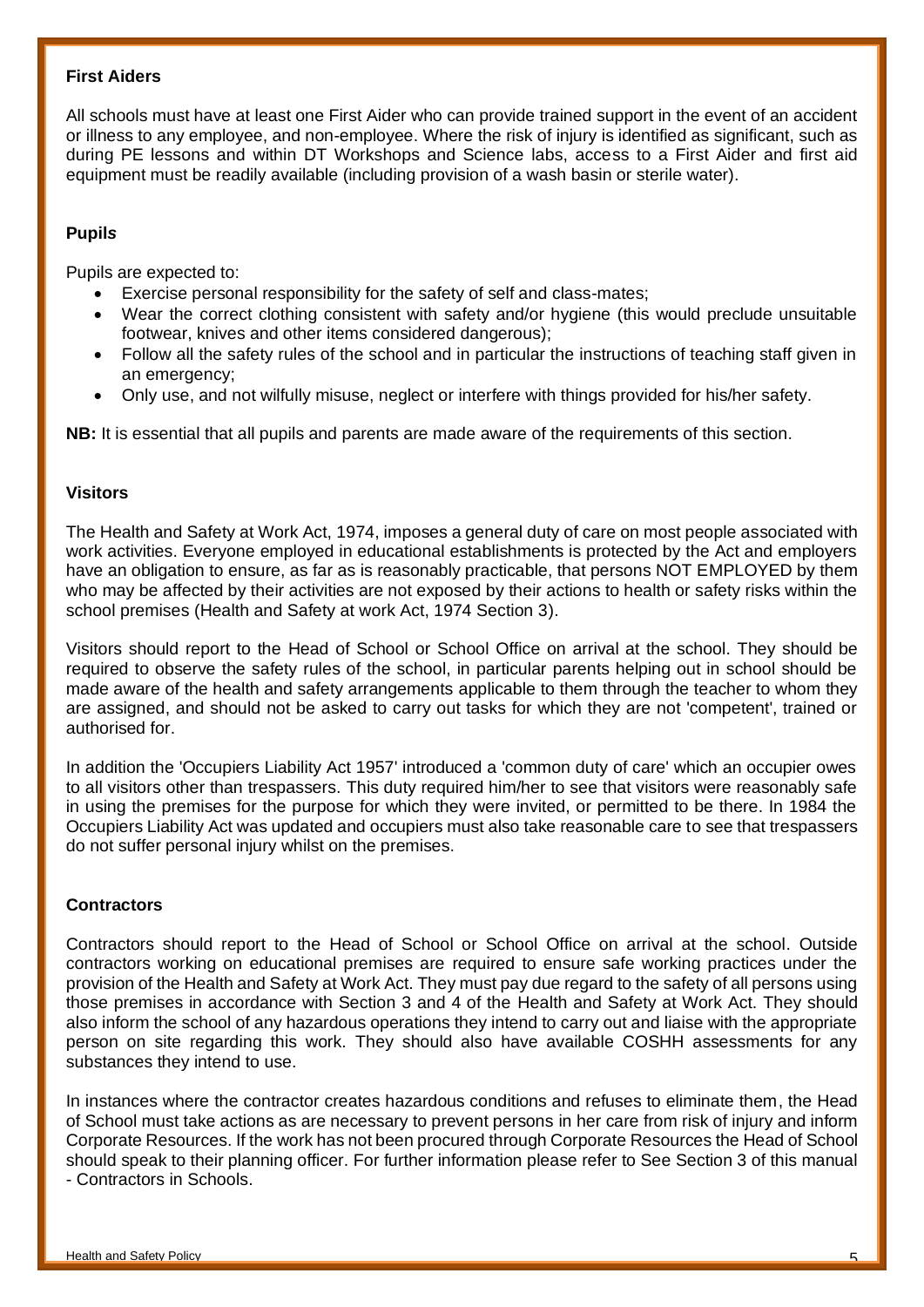# **Arrangements**

*The arrangements section of the health and safety manual has been designed for educational establishments/departments to complete with the relevant health and safety information for staff, visitors and contractors.*

| 3.1 Roles & Responsibilities<br>The Senior member of staff in the establishment/department with<br>responsibility for Health and Safety matters, the Health and Safety<br>Coordinator is:                                                                                                                                                                                                                                                                                             | <b>Dawn Evans</b><br>(Head of School) |  |
|---------------------------------------------------------------------------------------------------------------------------------------------------------------------------------------------------------------------------------------------------------------------------------------------------------------------------------------------------------------------------------------------------------------------------------------------------------------------------------------|---------------------------------------|--|
| The committee appointed for health and safety is:                                                                                                                                                                                                                                                                                                                                                                                                                                     | <b>Finance, Resource &amp; HR</b>     |  |
| Consultation with staff, regarding health and safety is provided via:                                                                                                                                                                                                                                                                                                                                                                                                                 | <b>Staff Meetings/Training</b>        |  |
| Members of the Health and Safety committee are:                                                                                                                                                                                                                                                                                                                                                                                                                                       |                                       |  |
| Trustees - Finance, Resource & HR Committee<br>Sally McFarlane - CEO<br>Debbie Coburn - Executive Head Teacher<br>Jennifer Moore - CFO                                                                                                                                                                                                                                                                                                                                                |                                       |  |
| 3.2 Risk assessment                                                                                                                                                                                                                                                                                                                                                                                                                                                                   |                                       |  |
| The person responsible for ensuring risk assessments are carried out is:                                                                                                                                                                                                                                                                                                                                                                                                              | <b>SBM</b>                            |  |
| Copies of risk assessments are located :                                                                                                                                                                                                                                                                                                                                                                                                                                              | <b>SBM</b><br><b>H&amp;S Folder</b>   |  |
| Staff who have undergone training and are competent to carry out risk assessments are:                                                                                                                                                                                                                                                                                                                                                                                                |                                       |  |
| All teaching staff & School Business Manager                                                                                                                                                                                                                                                                                                                                                                                                                                          |                                       |  |
| Any hazards noted within the establishment/departmental environment<br>must be reported to:                                                                                                                                                                                                                                                                                                                                                                                           | <b>SBM</b> and<br><b>Site Team</b>    |  |
| The person responsible for initiating risk assessments of hazard<br>reported and for ensuring that control measures are implemented is:                                                                                                                                                                                                                                                                                                                                               | <b>SBM</b>                            |  |
| Risk assessments will be reviewed at least every 2 years<br>(NB this should be carried out at LEAST every 2 - 3 years)                                                                                                                                                                                                                                                                                                                                                                | <b>Head of School</b><br><b>SBM</b>   |  |
| The educational visits co-ordinator is:                                                                                                                                                                                                                                                                                                                                                                                                                                               | <b>L</b> Howarth                      |  |
| Staff Shared Area and the<br>Educational visits risk assessments and paperwork are located in:<br><b>EVOLVE system</b>                                                                                                                                                                                                                                                                                                                                                                |                                       |  |
| 3.3 Emergency & Fire Arrangements                                                                                                                                                                                                                                                                                                                                                                                                                                                     |                                       |  |
| The person who discovers the emergency will raise the alarm immediately by the most appropriate<br>means and ensure that the Head of School/Deputy Head of School/Business Manager, or in their<br>absence, a member of the Senior Leadership Team is informed immediately and that where appropriate<br>the emergency services are summoned. He/she will liaise with the emergency services when they arrive<br>and take advice from them.                                           |                                       |  |
| The priorities in an emergency situation are as follows:<br>To ensure the safety of all persons including those pupils with Personal Emergency Evacuation<br>Plans (PEEPs) and their removal from danger,<br>Their care and the application of first aid and medical treatment where appropriate;<br>$\bullet$<br>To call the emergency services when appropriate;<br>٠<br>To safeguard the premises and equipment, if this is possible without putting persons at risk.<br>$\bullet$ |                                       |  |
| The competent person responsible for monitoring the fire risk<br><b>SBM</b><br>assessment and liaising with the fire risk assessor is:                                                                                                                                                                                                                                                                                                                                                |                                       |  |
| Fire drills will be carried out by:                                                                                                                                                                                                                                                                                                                                                                                                                                                   | <b>Head of School</b><br><b>SBM</b>   |  |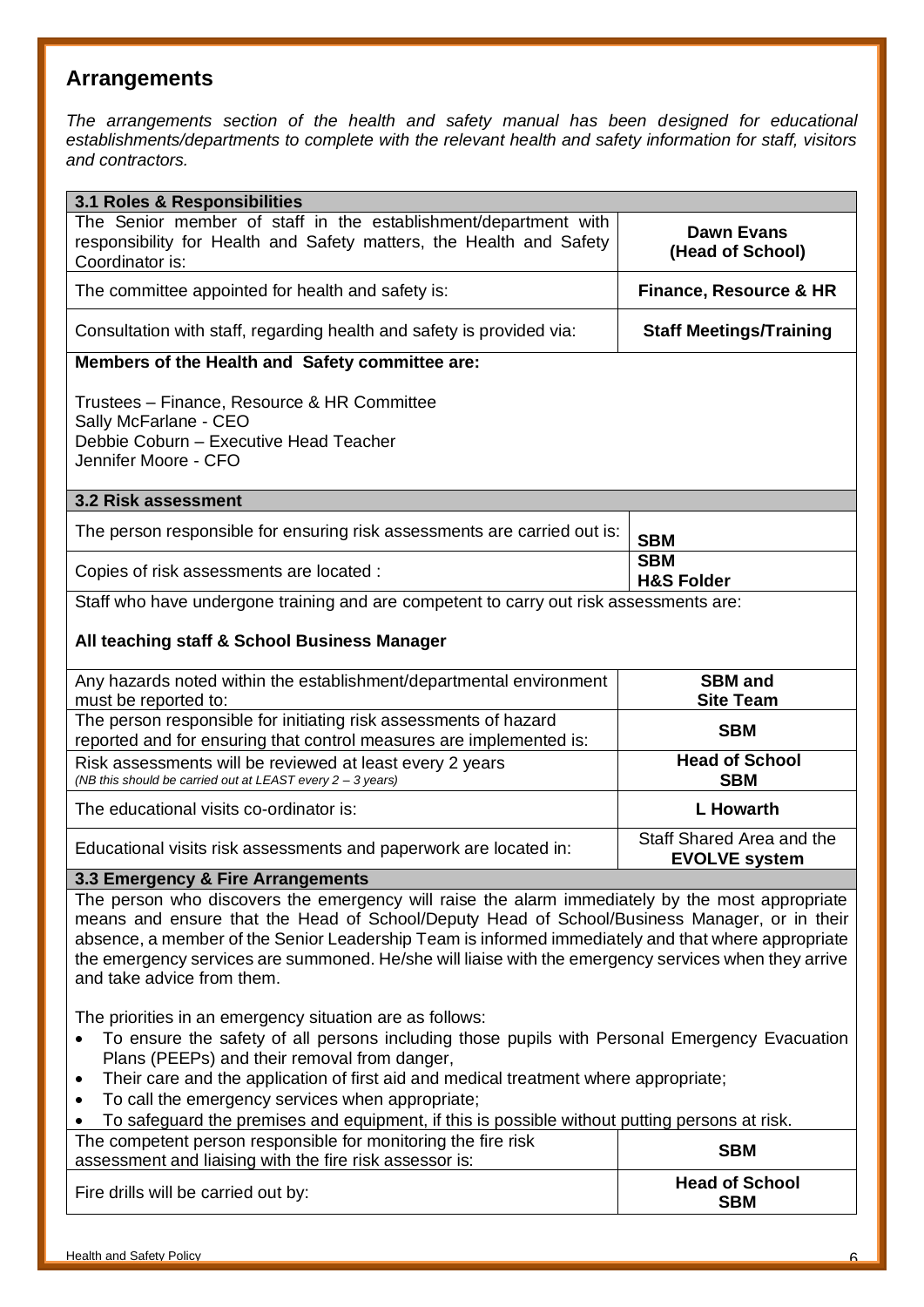| Fire drills will be held on a termly basis by:                                                                                                       |                                                                                                                                                                                                                                                                                                          | <b>Head of School</b><br><b>SBM</b>                                                                             |
|------------------------------------------------------------------------------------------------------------------------------------------------------|----------------------------------------------------------------------------------------------------------------------------------------------------------------------------------------------------------------------------------------------------------------------------------------------------------|-----------------------------------------------------------------------------------------------------------------|
|                                                                                                                                                      | <b>Site Team</b><br>Fire alarm points will be tested on a weekly basis by:                                                                                                                                                                                                                               |                                                                                                                 |
| Means of escape will be checked on a weekly basis by:                                                                                                |                                                                                                                                                                                                                                                                                                          | <b>Site Team</b>                                                                                                |
| Fire fighting equipment will be checked on a weekly basis by:                                                                                        |                                                                                                                                                                                                                                                                                                          | <b>Site Team</b>                                                                                                |
| Emergency lighting will be tested on a monthly basis by:                                                                                             |                                                                                                                                                                                                                                                                                                          | <b>Site Team</b>                                                                                                |
| Records of tests, checks and drills will be held in/by:                                                                                              |                                                                                                                                                                                                                                                                                                          | Site Office / Site team                                                                                         |
| Fire extinguishers will be serviced on an annual basis by:                                                                                           |                                                                                                                                                                                                                                                                                                          | None on site                                                                                                    |
|                                                                                                                                                      | 3.4 Accident, Dangerous Occurrence, Violent Incident and Near Miss Reporting and Investigation                                                                                                                                                                                                           |                                                                                                                 |
|                                                                                                                                                      | Any employee who witnesses an accident, dangerous occurrence, verbal abuse or actual or threatened<br>violence or near miss, or to whom one is reported, will complete an accident report as soon as possible<br>after the event for both employees and non-employees (including pupils, visitors, etc.) |                                                                                                                 |
| Location of accident forms:                                                                                                                          |                                                                                                                                                                                                                                                                                                          | <b>Main office</b><br><b>Head's office</b><br><b>Reprographics Room</b>                                         |
| Persons responsible for accident forms:                                                                                                              |                                                                                                                                                                                                                                                                                                          | <b>Head of School</b>                                                                                           |
| Persons responsible for carrying out accident investigations is:                                                                                     |                                                                                                                                                                                                                                                                                                          | <b>Head of School</b><br>Delegated to SLT                                                                       |
| Market, Ashburner Street, Bolton, BL1 1TD                                                                                                            | Accident forms must be completed and returned to Health & Safety Team, Office 4, Ashburner Street                                                                                                                                                                                                        |                                                                                                                 |
| The person responsible for monitoring and reviewing accidents and<br>incidents to identify trends and patterns is:                                   |                                                                                                                                                                                                                                                                                                          | <b>Head of School</b><br><b>SBM</b>                                                                             |
| or repairs can be made.                                                                                                                              | Where accidents are found to be caused by faulty plant, equipment, premises or unsafe systems of work<br>action must be taken to remove or isolate the hazard and warn people until the necessary modifications                                                                                          |                                                                                                                 |
| 3.5 First Aid - the following have received first aid training                                                                                       |                                                                                                                                                                                                                                                                                                          |                                                                                                                 |
| Name                                                                                                                                                 | Location/Extension                                                                                                                                                                                                                                                                                       | Date of expiry of certificate                                                                                   |
| <b>Julie Cookson</b><br><b>Cassie Devereux</b><br><b>Danny Evans-Tomkinson</b><br><b>Fiona Hauka</b><br><b>Rebecca Morris</b><br><b>Anne Stewart</b> | KS4<br>KS4<br>KS5<br>KS5<br>KS4<br><b>Medical Room</b>                                                                                                                                                                                                                                                   | <b>Jun 2022</b><br><b>May 2022</b><br><b>Jun 2022</b><br><b>Mar 2022</b><br><b>Feb 2022</b><br><b>July 2022</b> |
| Trained nurses:<br>Anna Pimblett - Paediatric Nurse<br>Shelley Higham - Paediatric<br><b>Nurse</b><br>Anne Stewart - Healthcare<br>Assistant         | Ext 3607 and Ext 3608                                                                                                                                                                                                                                                                                    | N/A                                                                                                             |
| maintained is:                                                                                                                                       | The person responsible for ensuring first aid qualifications are<br><b>Head of School</b>                                                                                                                                                                                                                |                                                                                                                 |
| staff working out of normal school hours is:                                                                                                         | The person responsible for ensuring that first aid cover is provided for                                                                                                                                                                                                                                 |                                                                                                                 |
| First aid boxes are kept in the following points in the education<br>establishment/department:                                                       |                                                                                                                                                                                                                                                                                                          | Medical room,<br>Bistro,<br>Food Tech room,<br><b>KS4 Resource room,</b><br>Science room,<br>Main office,       |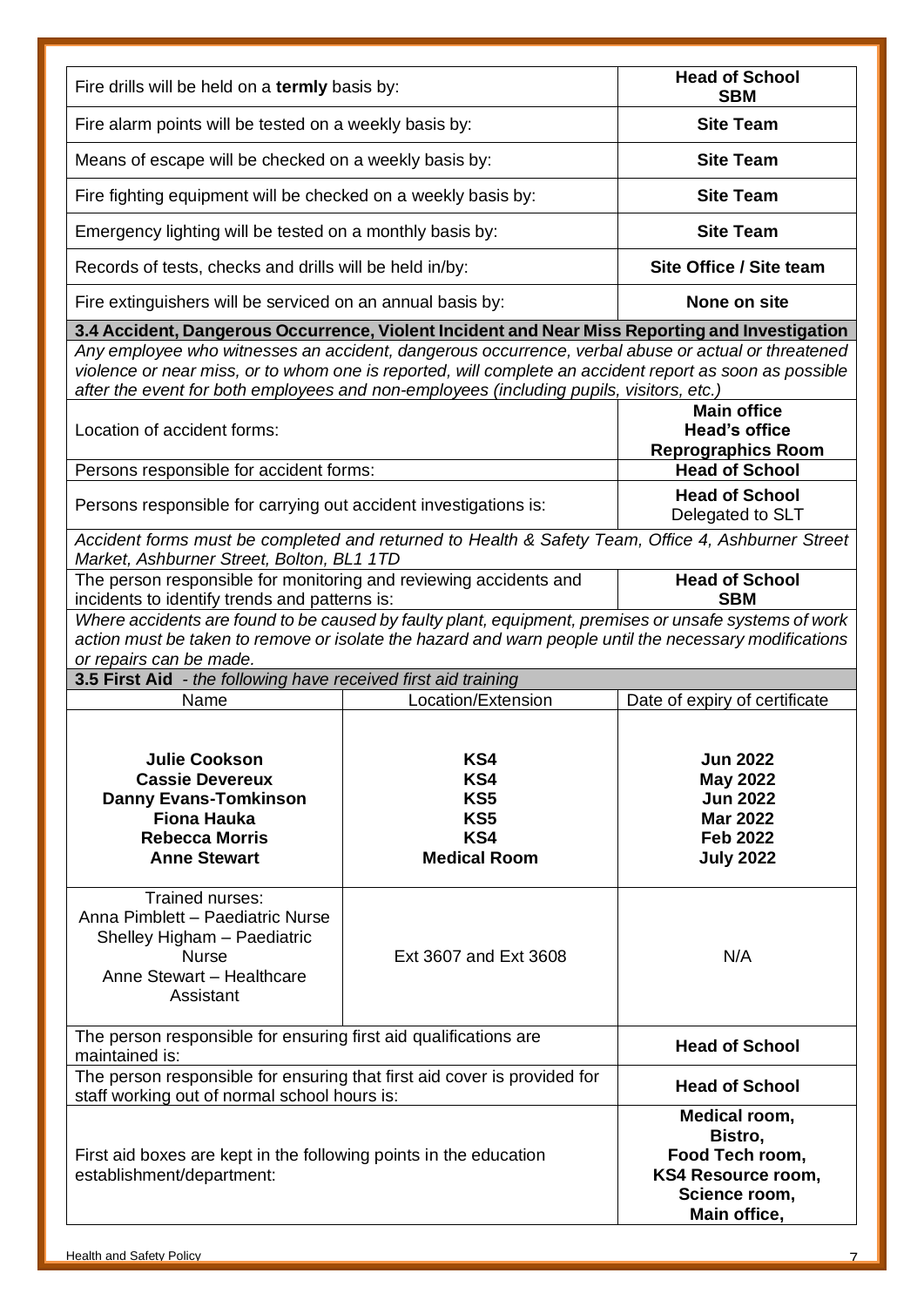|                                                                                                                                                                                                                                                                                                                                                                                                                              | Reprographics room,<br><b>Staff room</b>                                                                                    |  |
|------------------------------------------------------------------------------------------------------------------------------------------------------------------------------------------------------------------------------------------------------------------------------------------------------------------------------------------------------------------------------------------------------------------------------|-----------------------------------------------------------------------------------------------------------------------------|--|
| Travelling first aid boxes are located:                                                                                                                                                                                                                                                                                                                                                                                      | <b>Medical room</b>                                                                                                         |  |
| The location and contents of all first aid boxes will be checked on a:                                                                                                                                                                                                                                                                                                                                                       | <b>Half termly basis</b>                                                                                                    |  |
| The person(s) responsible for the checks is:<br>- Deficiencies of first aid materials should be reported to                                                                                                                                                                                                                                                                                                                  | <b>First Aider - C Devereux</b><br><b>Main Office</b>                                                                       |  |
| The address and telephone number of the nearest medical<br>centre/NHS GP is:                                                                                                                                                                                                                                                                                                                                                 | <b>Breightmet Health Centre</b><br><b>Thicketford Road</b><br><b>Tonge Moor</b><br><b>Bolton</b><br>BL2 2LW<br>01204 462500 |  |
| The address and telephone number of the nearest hospital with<br>accident and emergency facilities is:                                                                                                                                                                                                                                                                                                                       | <b>The Royal Bolton</b><br>01204 390390                                                                                     |  |
| Occupational health provisions are available from Healthcare Management Limited (HML); please speak<br>to your Head of School/SBM regarding accessing this service.                                                                                                                                                                                                                                                          |                                                                                                                             |  |
| 3.6 Pupils with medical/ special needs (please see Section 4 Health & Safety Manual - supporting<br>pupils with medical needs)                                                                                                                                                                                                                                                                                               |                                                                                                                             |  |
| The person(s) responsible for undertaking and reviewing the<br>healthcare plans of pupils with medical needs is:                                                                                                                                                                                                                                                                                                             | <b>Head of School</b>                                                                                                       |  |
| The person responsible for ensuring staff are fully trained in moving<br>and handling of children is:                                                                                                                                                                                                                                                                                                                        | <b>Head of School</b>                                                                                                       |  |
| The person responsible for ensuring pupil specific risk assessments<br>are conducted is :                                                                                                                                                                                                                                                                                                                                    | <b>Head of School</b>                                                                                                       |  |
| The person responsible for the supervision and storage of pupils<br>medicines is:                                                                                                                                                                                                                                                                                                                                            | <b>Head of School</b>                                                                                                       |  |
| 3.7 Maintenance and premises                                                                                                                                                                                                                                                                                                                                                                                                 |                                                                                                                             |  |
| All employees and Trustees must report any hazards that could be a<br>cause of serious or imminent danger, e.g. damaged electrical sockets,<br>broken windows, suspected gas leaks, wet or slippery floors<br>immediately, by telephone to:                                                                                                                                                                                  | <b>Head of School</b><br><b>SBM</b><br><b>Site team</b>                                                                     |  |
| A person encountering any damage or wear and tear of the premises<br>which may constitute a hazard should report it to:                                                                                                                                                                                                                                                                                                      | <b>Head of School</b><br><b>SBM</b><br>Site team                                                                            |  |
| Defective furniture or equipment should be taken out of use<br>immediately and reported to:                                                                                                                                                                                                                                                                                                                                  | <b>Head of School</b><br><b>SBM</b>                                                                                         |  |
| The person (and their deputy) responsible for unlocking and locking,<br>dealing with emergency call outs for the building, and arming and                                                                                                                                                                                                                                                                                    | Site team<br>First<br><b>Keyholding Service BMBC</b>                                                                        |  |
| disarming security alarms etc. is:                                                                                                                                                                                                                                                                                                                                                                                           | Deputy<br>Site team                                                                                                         |  |
| 3.8 Health and safety training                                                                                                                                                                                                                                                                                                                                                                                               |                                                                                                                             |  |
| The person responsible for drawing to the attention of all employees<br>the following health and safety matters as part of their induction<br>training is:                                                                                                                                                                                                                                                                   | <b>Head of School</b>                                                                                                       |  |
| Induction training should cover:<br>Health and Safety Policies: BMBC Departmental, and School.<br>$\bullet$<br><b>Education Visits Policy</b><br>٠<br><b>Risk Assessment</b><br>٠<br>Fire and other Emergency Arrangements<br>٠<br><b>Accident Reporting Arrangements</b><br>$\bullet$<br><b>First Aid Arrangements</b><br>$\bullet$<br>Safe Use of Work Equipment<br>Procures for Hazardous Substances<br>Good Housekeeping |                                                                                                                             |  |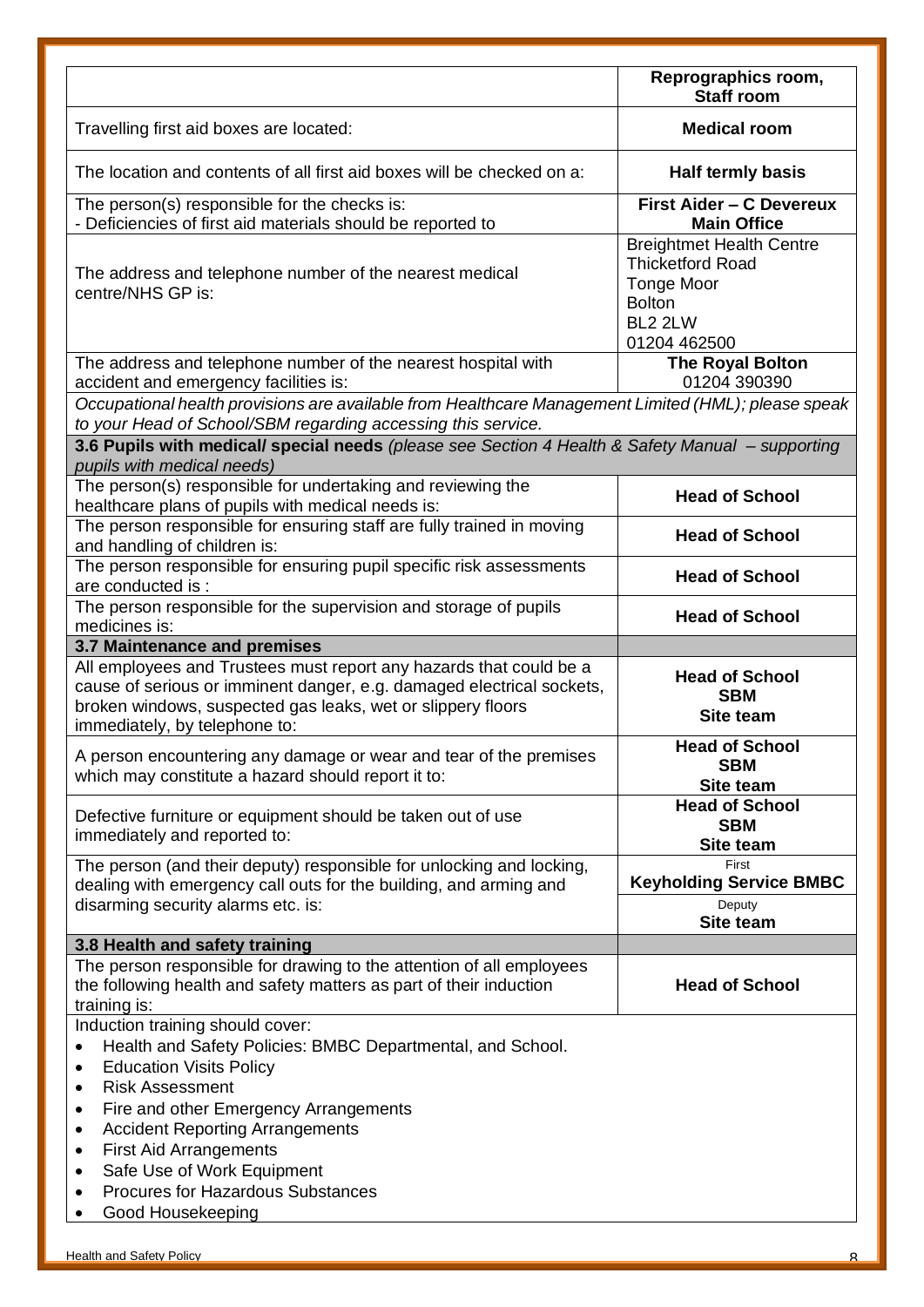| Moving and Handling of Children Training for appropriate staff.<br>Training to meet specific pupil medical needs, e.g. medication administration, peg feeding,<br>$\bullet$<br>catheterising and intimate care (for appropriate staff)<br>Hazard Reporting and Maintenance Procedures<br>٠<br>Special Hazards/Responsibilities Associated with their Work Activity<br>Special Needs of Young Employees, e.g. Work Experience Placements |                                                                                                   |  |
|-----------------------------------------------------------------------------------------------------------------------------------------------------------------------------------------------------------------------------------------------------------------------------------------------------------------------------------------------------------------------------------------------------------------------------------------|---------------------------------------------------------------------------------------------------|--|
| The person responsible for organising health and safety training is:                                                                                                                                                                                                                                                                                                                                                                    | <b>Head of School</b>                                                                             |  |
| <b>3.9 Work Equipment</b><br>The following equipment has been identified as likely to involve a specific risk to health and safety and<br>its use, inspection and repair is therefore restricted.<br>- Ladders                                                                                                                                                                                                                          |                                                                                                   |  |
| Person responsible for selection, inspection, maintenance, training,<br>supervision, safe use and risk assessment is :                                                                                                                                                                                                                                                                                                                  | <b>Office Staff</b><br><b>Training - Site Team</b>                                                |  |
| Person(s) authorised to use:                                                                                                                                                                                                                                                                                                                                                                                                            | <b>Trained staff</b>                                                                              |  |
| - Equipment for pupils with special educational needs<br>The person responsible for ensuring that all hoists, both ceiling mounted<br>and mobile, used for moving people are inspected and serviced every six<br>months by a competent contractor and kept in good working order is:                                                                                                                                                    | <b>Head of School</b><br><b>SBM</b>                                                               |  |
| Person responsible for regular (daily) visual inspection of equipment including<br>hoists is :                                                                                                                                                                                                                                                                                                                                          | <b>Teaching Assistants</b><br><b>Teachers</b>                                                     |  |
| Person responsible for regular(daily) visual inspection of<br>wheelchairs/standers is:                                                                                                                                                                                                                                                                                                                                                  | <b>Teaching Assistants</b>                                                                        |  |
| Person/s responsible for maintenance of wheelchairs is/are:                                                                                                                                                                                                                                                                                                                                                                             | <b>Occupational</b><br><b>Therapist team</b>                                                      |  |
| - Lifts<br>The person responsible for ensuring that lifts are inspected and serviced<br>every six months is:                                                                                                                                                                                                                                                                                                                            | <b>Site team</b><br><b>Facilities Manager</b>                                                     |  |
| - Caretaking and cleaning equipment (including powered cleaning equipment,<br>power and hand tools, etc.)<br>Person responsible for selection, inspection, maintenance, training,<br>supervision, safe use and risk assessment is:                                                                                                                                                                                                      | <b>Site team</b><br><b>Facilities Manager</b>                                                     |  |
| Person(s) trained and authorised to use are:                                                                                                                                                                                                                                                                                                                                                                                            | Site team                                                                                         |  |
| - Laboratory Apparatus and Equipment<br>Person responsible for selection, inspection, maintenance, training,<br>supervision, safe use and risk assessment is:                                                                                                                                                                                                                                                                           | <b>Not Applicable</b>                                                                             |  |
| - Design and Technology Equipment<br>Person responsible for selection, inspection, maintenance, training,<br>supervision. Safe use and risk assessment is:                                                                                                                                                                                                                                                                              | <b>Class teacher</b><br><b>Curriculum</b><br><b>Coordinator</b>                                   |  |
| Person(s) authorised to operate and use is/are:                                                                                                                                                                                                                                                                                                                                                                                         | <b>Class teacher</b><br><b>Teaching Assistants</b>                                                |  |
| The person(s) responsible for instructing pupils in the safe use of equipment<br>before they use it and checking they use it correctly is/are:                                                                                                                                                                                                                                                                                          | <b>Class teacher</b>                                                                              |  |
| The person(s) responsible for ensuring that all machinery is adequately<br>guarded and that the guards are in position when the equipment is in use is:                                                                                                                                                                                                                                                                                 | <b>Class teacher</b>                                                                              |  |
| The person responsible for taking out of use any equipment which is<br>inadequately guarded is/are:                                                                                                                                                                                                                                                                                                                                     | <b>Class teacher</b>                                                                              |  |
| - Art and Design Equipment<br>Person responsible for selection, inspection, maintenance, training,<br>supervision, safe use and risk assessment is:                                                                                                                                                                                                                                                                                     | <b>Class teacher</b><br><b>Curriculum</b><br><b>Coordinator</b>                                   |  |
| Person(s) authorised to operate and use is/are:                                                                                                                                                                                                                                                                                                                                                                                         | <b>Class teacher</b><br><b>Teaching Assistants</b>                                                |  |
| - PE Equipment (indoor and outdoor)<br>Person responsible for selection, inspection, maintenance, training,<br>supervision, safe use and risk assessment is:                                                                                                                                                                                                                                                                            | <b>Curriculum</b><br><b>Coordinator</b><br><b>Class teacher</b><br><b>Site Team</b><br><b>SBM</b> |  |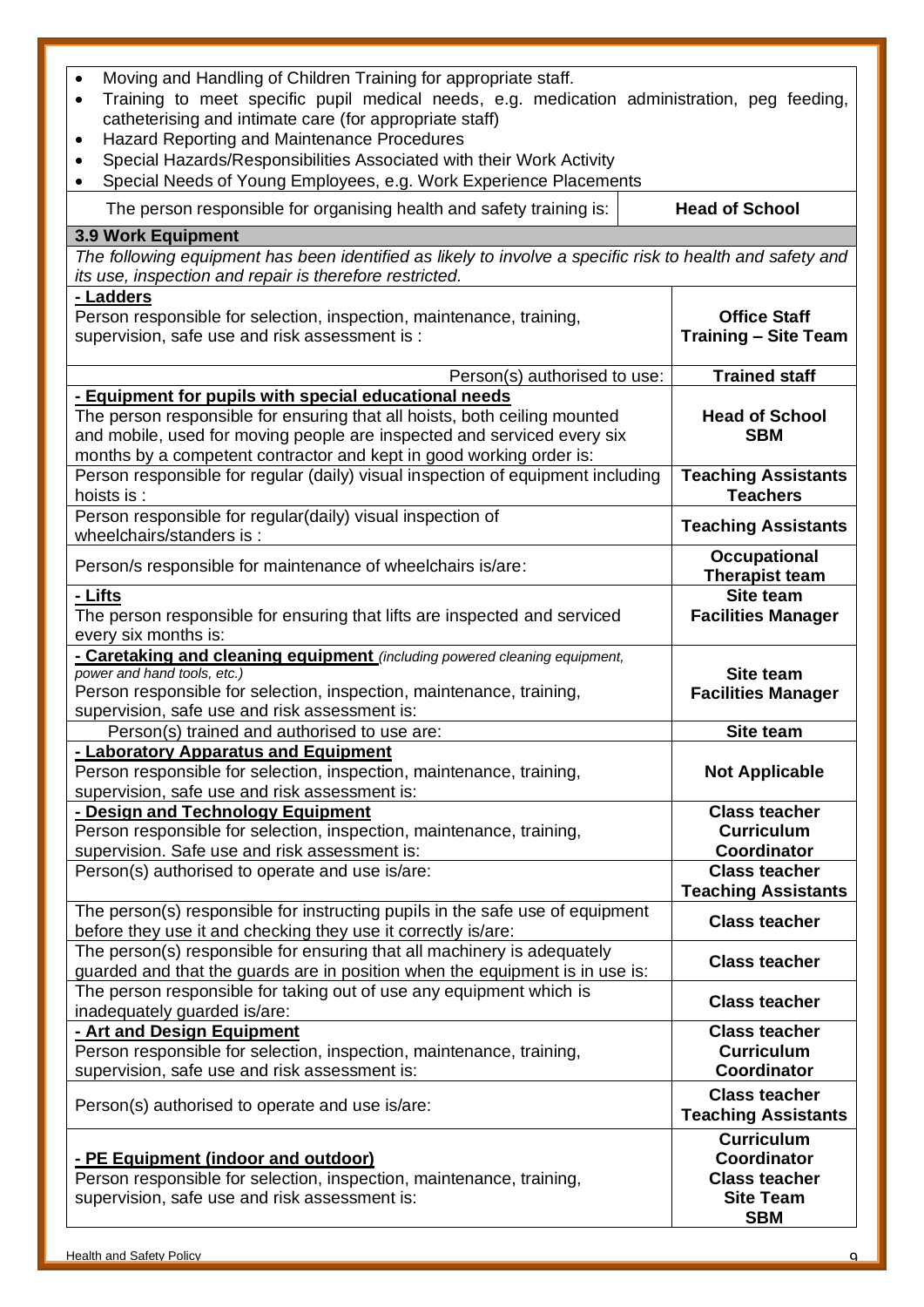| Person(s) responsible for regular (daily) visual inspection is/are:                                                                                                                                                                                | <b>Class teacher</b>      |
|----------------------------------------------------------------------------------------------------------------------------------------------------------------------------------------------------------------------------------------------------|---------------------------|
| Contractor responsible for annual full inspection and report is:                                                                                                                                                                                   | <b>Sportsafe UK Ltd</b>   |
| 3.10 Portable Electrical Appliances                                                                                                                                                                                                                |                           |
| The person responsible for ensuring portable electrical appliance                                                                                                                                                                                  | <b>SBM</b>                |
| testing is carried out at appropriate intervals and recorded is:                                                                                                                                                                                   | <b>Site Team</b>          |
| Person(s) responsible for carrying out formal visual inspection and<br>testing is/are:                                                                                                                                                             | <b>PAT Master</b>         |
| Staff must not bring onto the premises any personal portable electrical appliances unless<br>authorised to do so                                                                                                                                   |                           |
| 3.11 Personal Protective Equipment (PPE)                                                                                                                                                                                                           |                           |
| Suitable PPE will be provided free of charge, where identified as necessary in a risk assessment. All<br>employees are responsible for informing their manager as soon as they become aware of a need to<br>repair or replace PPE, which they use. |                           |
| The persons responsible for inspecting PPE termly and replacing:                                                                                                                                                                                   |                           |
| personal protective equipment when it is worn out are as follows<br>Science                                                                                                                                                                        | <b>S Mukadam</b>          |
| Design Technology                                                                                                                                                                                                                                  | K Boag                    |
| Art and Design                                                                                                                                                                                                                                     | <b>J McAllister</b>       |
| Caretaking and cleaning                                                                                                                                                                                                                            | <b>Lynn Gallagher</b>     |
| Catering                                                                                                                                                                                                                                           | <b>D</b> Lewis            |
| Grounds maintenance                                                                                                                                                                                                                                | <b>C</b> Devereux         |
| 3.12 Hazardous substances                                                                                                                                                                                                                          |                           |
| Copies of all the hazardous substances inventories are held centrally<br>in:                                                                                                                                                                       | <b>Site Managers Room</b> |
| The person responsible for undertaking and updating the<br><b>COSHH risk assessments is:</b>                                                                                                                                                       | <b>Facilities Manager</b> |
| The person responsible for ensuring that local exhaust ventilation                                                                                                                                                                                 |                           |
| (fume cupboards, dust extraction equipment on woodworking<br>machines, etc.) will be examined annually is:                                                                                                                                         | <b>Not Applicable</b>     |
| The Radiation Protection Supervisor is:                                                                                                                                                                                                            | <b>Not Applicable</b>     |
| 3.13 Asbestos                                                                                                                                                                                                                                      |                           |
| The person responsible for making arrangements for dealing with<br>asbestos in compliance with the BMBC's policy, and ensuring that the<br>premises asbestos plan is consulted by visiting contractors and other<br>relevant persons is:           | None on site              |
| The asbestos management plan is held:                                                                                                                                                                                                              | N/A                       |
| The person responsible for ensuring that the plan is updated, annually<br>and as appropriate following work on the fabric of the building is:                                                                                                      | N/A                       |
| 3.14 Legionella                                                                                                                                                                                                                                    |                           |
| The Duty Holder as defined in the Control of Legionella Bacteria in<br>Water Systems ACoP is:                                                                                                                                                      | <b>Head of School</b>     |
| The responsible person (as defined in the Control of Legionella<br>Bacteria in Water Systems ACoP) is:                                                                                                                                             | <b>Head of School</b>     |
| 3.15 Work Experience                                                                                                                                                                                                                               |                           |
| The person responsible for co-ordinating work experience placements,<br>ensuring risk assessments are completed, ensuring students are<br>visited, is:                                                                                             | <b>Head of School</b>     |
| 3.16 Visitors                                                                                                                                                                                                                                      |                           |
| On arrival all visitors should report to:                                                                                                                                                                                                          |                           |
| where they will be issued with:                                                                                                                                                                                                                    |                           |
| an identification badge<br>٠                                                                                                                                                                                                                       | <b>BSCA Reception</b>     |
| relevant health and safety information                                                                                                                                                                                                             |                           |
| On entry into Firwood visitors will be issued with an information                                                                                                                                                                                  |                           |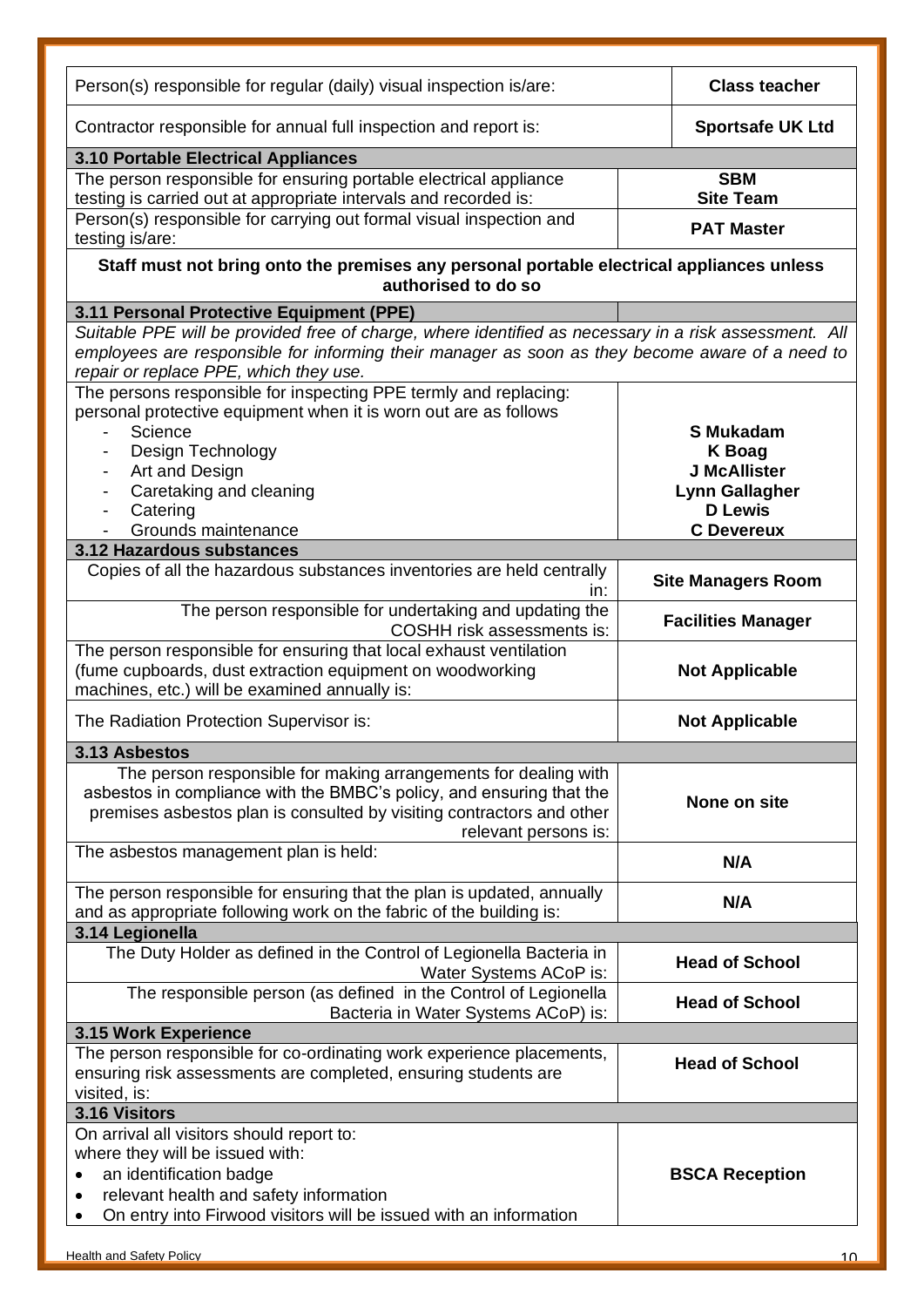| booklet                                                                                                                                                                                                                                                |                           |  |
|--------------------------------------------------------------------------------------------------------------------------------------------------------------------------------------------------------------------------------------------------------|---------------------------|--|
| <b>3.17 Contractors</b>                                                                                                                                                                                                                                |                           |  |
| The person responsible for selecting contractors and vetting<br>contractors health and safety, policies, procedures, risk assessments,<br>method statements and past health and safety performance is:                                                 | <b>Facilities Manager</b> |  |
| The person in control of contractors whilst on site is:                                                                                                                                                                                                | <b>Site Team</b>          |  |
| <b>3.18 Noise</b>                                                                                                                                                                                                                                      |                           |  |
| Any employee concerned about the noise levels at work should report the matter to the SBM who will<br>arrange for remedial action or for an assessment to be made by the Health and Safety Team                                                        |                           |  |
| <b>3.19 Cleaning Arrangements</b>                                                                                                                                                                                                                      |                           |  |
| All members of staff are responsible for arranging to clear up<br>spillages, which occur whilst they are in charge of the area concerned.<br>Other spillages, leaks or wet floors should be reported to who will<br>arrange for them to be dealt with. | CleaningTeam              |  |
| 3.20 Display Screen Equipment                                                                                                                                                                                                                          |                           |  |
| The display screen equipment assessor for the establishment is                                                                                                                                                                                         | <b>Bolton Council</b>     |  |
| <b>3.21 Miscellaneous</b>                                                                                                                                                                                                                              |                           |  |
| The Health and Safety Law Poster is sited:                                                                                                                                                                                                             | <b>Reprographics room</b> |  |
| The person responsible for updating it is:                                                                                                                                                                                                             | Office                    |  |

#### **Smoking**

The Trust Board has prohibited smoking in the school and in vehicles under its control.

|                                 | Firwood High School Health and Safety Policy has been read and accepted by: | Date       |
|---------------------------------|-----------------------------------------------------------------------------|------------|
| Chair of the Trust Board        | Heather Scott<br>H Scott                                                    | 12/09/2021 |
| <b>Executive Head of School</b> | Debbie Coburn                                                               | 12/9/2021  |
| <b>Chief Executive Officer</b>  | MCFare <sub>10</sub><br>Mrs S Mcfarlane                                     | 12/09/2021 |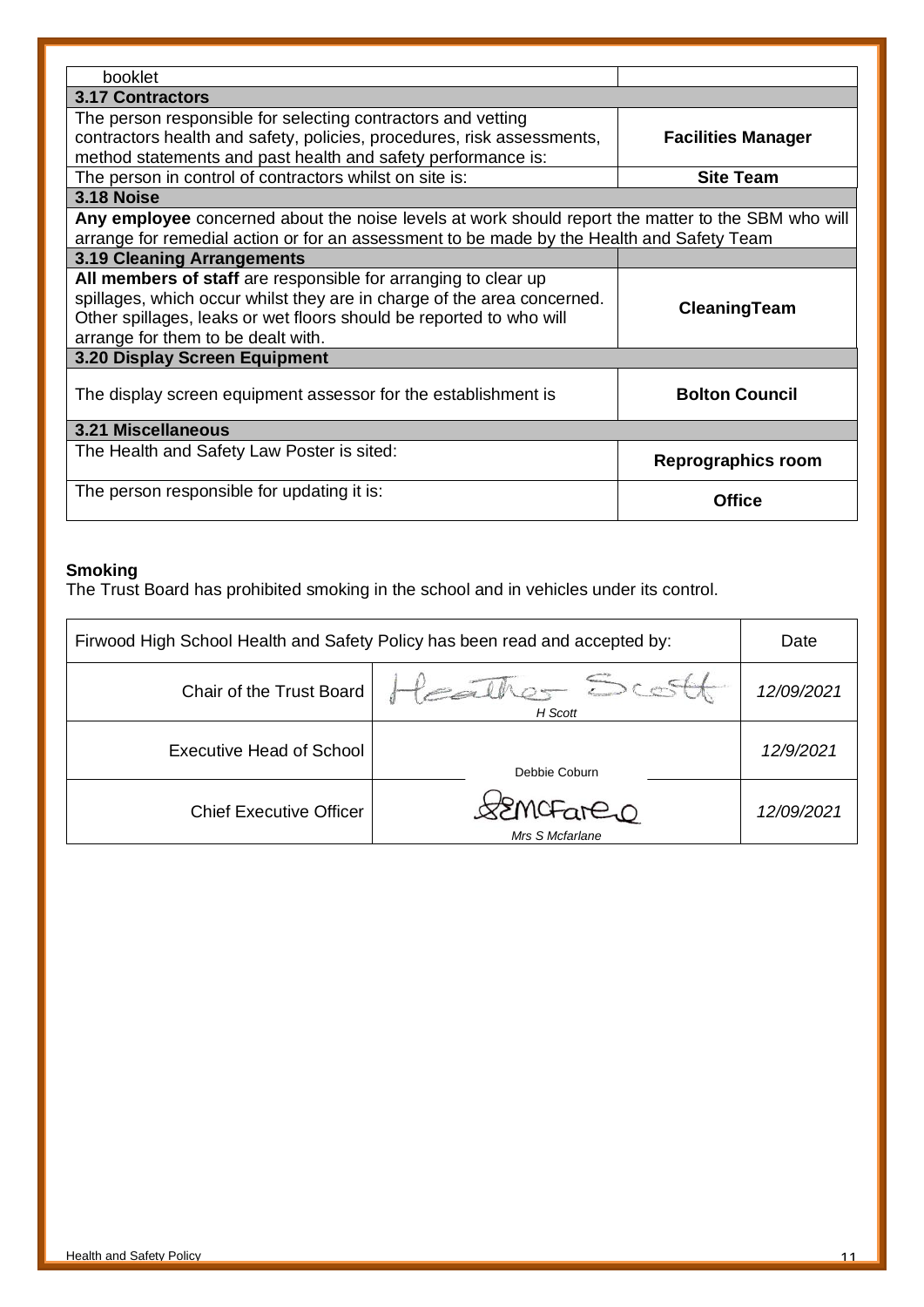# **Appendix One**

# **Responsibility for Health and Safety in Schools**

#### **Health and Safety at Work Law**

Health and safety responsibilities derive from the Health and Safety at Work Act 1974 and associated regulations. Health and safety legislation is enforced by the Health and Safety Executive (HSE).

#### **Employer**

The Health and Safety at Work Act 1974 places overall responsibility for health and safety with the employer. Who this is varies with the type of school.

- For community schools, community special schools, voluntary controlled schools, maintained nursery schools and pupil referral units the employer is the Local Authority.
- For foundation schools, foundation special schools and voluntary aided schools, the employer is usually the Trust Board.
- For independent schools, the employer is usually the Trust Board or proprietor.

The Local Authority is the employer for statutory youth groups (note: those in charge of nonstatutory youth groups may also find this document useful).

Education employers have duties to ensure, so far as is reasonably practicable:

- The health, safety and welfare of teachers and other education staff;
- The health and safety of pupils in-school and on off-site visits; and
- The health and safety of visitors to schools, and volunteers involved in any school activity.

#### **Employees**

Employees have responsibilities too. The Health and Safety at Work Act 1974 and the Management of Health and Safety at Work Regulations 1999, apply to them as well. Employees must

- Take reasonable care of their own and others' health and safety;
- Co-operate with their employers;
- Carry out activities in accordance with training and instructions; and
- Inform the employer of any serious risks.

#### **Enforcement**

The HSE enforces health and safety law relating to the activities of LAs and schools.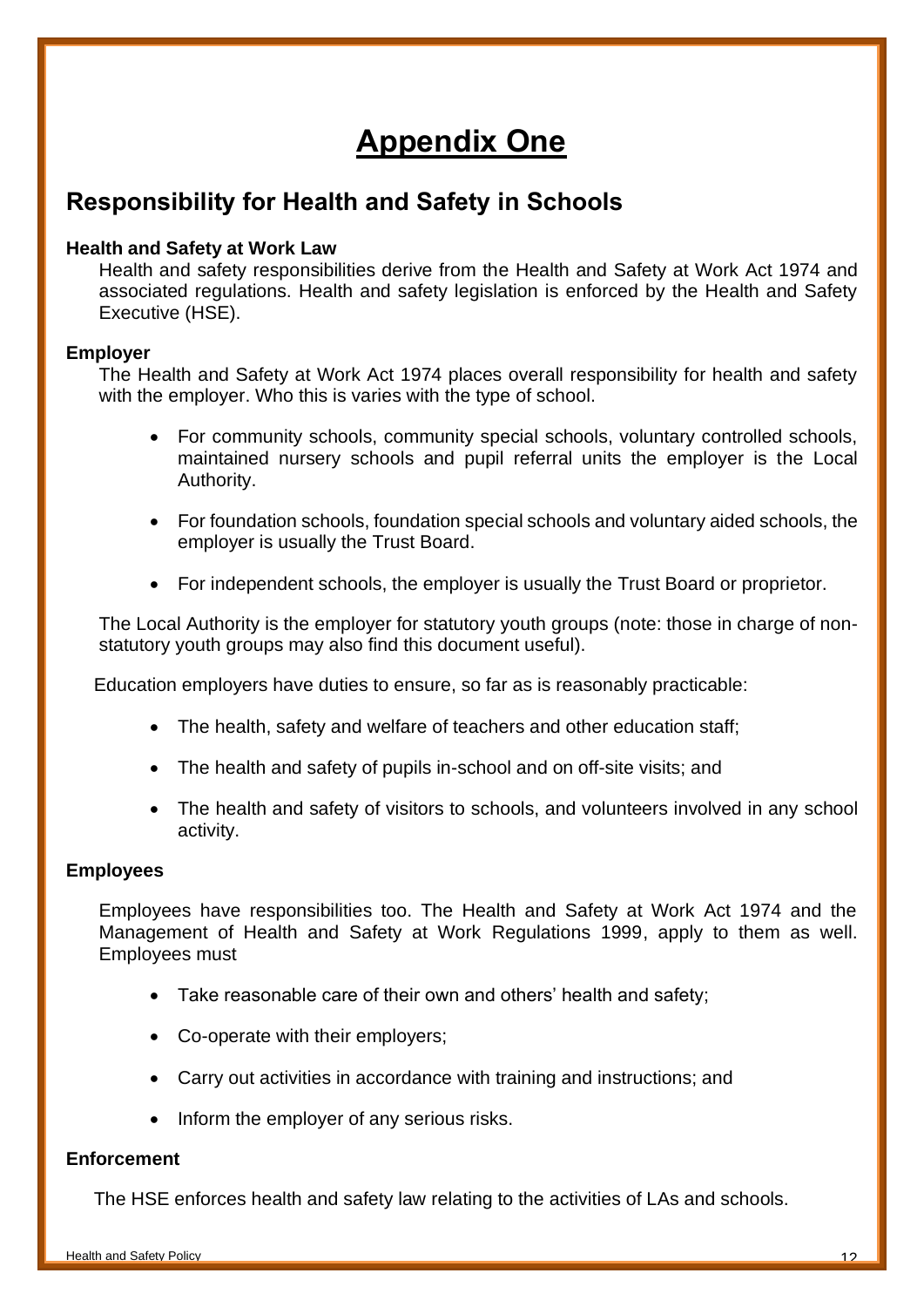Because the employer is responsible for health and safety in the workplace and on work activities the HSE will normally take action against the employer. However, in some circumstances, for example where an employee failed to take notice of the employer's policy or directions in respect of health and safety, the HSE may take action against the employee as well or instead.

#### • **Responsibility – All Schools**

The employer must have a health and safety policy and arrangements to implement it. The Health and Safety at Work Act 1974 applies. Key elements of a health and safety policy are listed in the annex (note: this is not a comprehensive list).

Employers must assess the risks of all activities, introduce measures to manage those risks, and tell their employees about the measures. The Management of Health and Safety at Work Regulations 1999 apply.

In practice, employers may delegate specific health and safety tasks to individuals (LAs may delegate specific tasks to schools). But the employer retains the ultimate responsibility no matter who carries out the tasks. The employer should therefore maintain an audit track, making clear who is doing what and confirming that these tasks are being carried out.

### **Community and Voluntary Controlled Schools etc.**

#### **Responsibility**

As the employer, the LA has responsibility for health and safety in community schools, community special schools, voluntary controlled schools, maintained nursery schools, pupil referral units and the statutory youth service. It has the power to ensure that its health and safety policy is carried out in-school and on all school activities.

The LA must provide health and safety guidance to those schools and services where it is the employer. It must ensure that staff are trained in their health and safety responsibilities as employees and that those who are delegated health and safety tasks (such as risk assessment) are competent to carry them out. If an LA risk assessment shows that training is needed, the LA must make sure this takes place.

The LA can direct schools to release staff for health and safety training where the scheme for financing schools contains such a provision. If it does not, LAs may wish to consider the need for an amendment to their scheme. If the scheme allows, the LA can charge the school for any training the LA has provided.

It is good practice for community, community special and voluntary controlled schools etc. to draw up their own more detailed health and safety policies based upon their LA's general policy.

#### **Monitoring and Compliance**

The LA cannot fulfil its statutory duty unless it monitors how its schools are complying with the LA policy. The LA should monitor this robustly to ensure required standards are reached and should take action where they are not.

LAs' statutory school financing schemes can be expected to contain a number of provisions enabling the LA to ensure that schools have regard to health and safety requirements. Such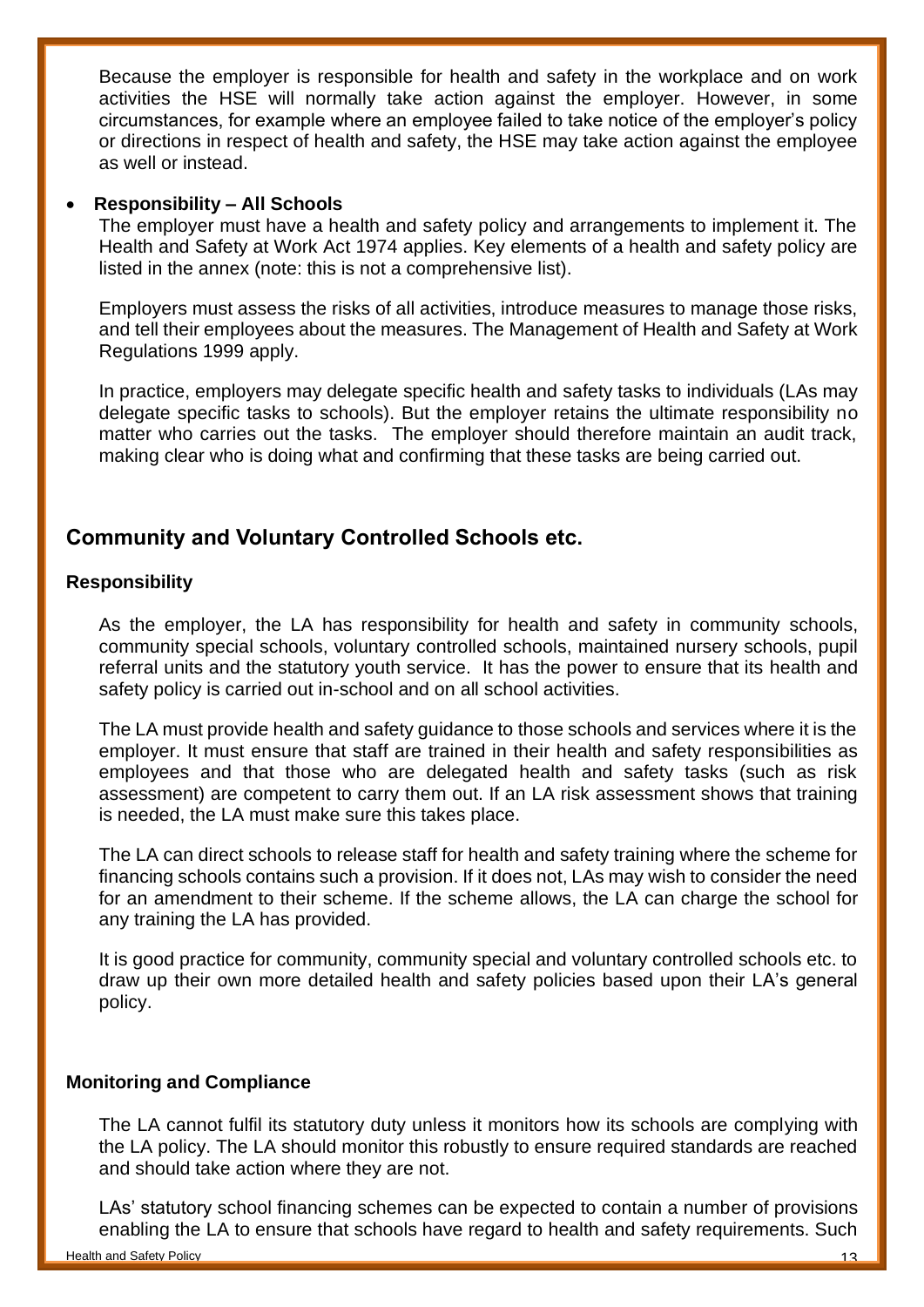schemes are made under section 48 of the School Standards and Framework Act 1998. They are commonly known as Fair Funding Schemes.

Where an LA believes the health and safety of anyone on-site, or of anybody engaged on school activities off-site, is at risk it can make a direction to the Trust Board and Head of **School** 

A direction can specify action to be taken (e.g. remedy a health and safety failing). Or it can require the Trust Board and Head of School to comply with a specific aspect of the LA's health and safety policy. Section 39(3) of the School Standards and Framework Act 1998 applies.

In the event of non-compliance with a section 39 direction, the LA can apply to the Secretary of State for a direction. Section 497 (general default powers) or section 496 (power to prevent unreasonable exercise of functions) of the Education Act 1996 applies.

Ultimately and rarely, compliance would be enforceable through the courts. Substantial or persistent non-compliance with scheme requirements is a ground for suspending delegation, subject to the Trust Board's right of appeal.

#### **Can an LEA intervene in Foundation or Voluntary Aided Schools?**

Under section 15(2)(iii) of the School Standards and Framework Act 1998 an LA may give a warning notice to any maintained school (community, community special, foundation, foundation special, voluntary aided or voluntary controlled) in its area where the safety (not the health) of staff or pupils is threatened by, for example, a breakdown in discipline.

But the HSE and the Department for Education and Skills share a view that the intervention power in section 15, as set out above, is not normally an appropriate means of enforcing health and safety requirements in schools. This is subject to any ruling by the Courts.

#### **Reserve Power of Entry**

LAs may need to obtain information in order to exercise any of their general responsibilities. They should normally be able to do this as employers or owners of school premises. Where they cannot reasonably do this they may use their reserve right of entry to any school maintained by them. For health and safety purposes, this enables them to enter the premises of any community, community special or voluntary controlled school to obtain the information needed. Section 25 of the School Inspections Act 1996 applies.

#### **Code of Practice on Local Education Authority-School Relations**

This does not address LAs' duties as employers under the Health and Safety at Work Act 1974 and other relevant statutory duties. The guidance in the Code is not intended to override any of those duties.

#### **School Funding Arrangements**

LAs' fair funding schemes should retain sufficient power to ensure they meet their health and safety responsibilities and that necessary work is carried out. The schemes should require governing bodies to:

- o Supply all financial and other information to enable the LA to be sure that the school is managing its budget satisfactorily;
- $\circ$  Have due regard to the LA's responsibilities for health and safety;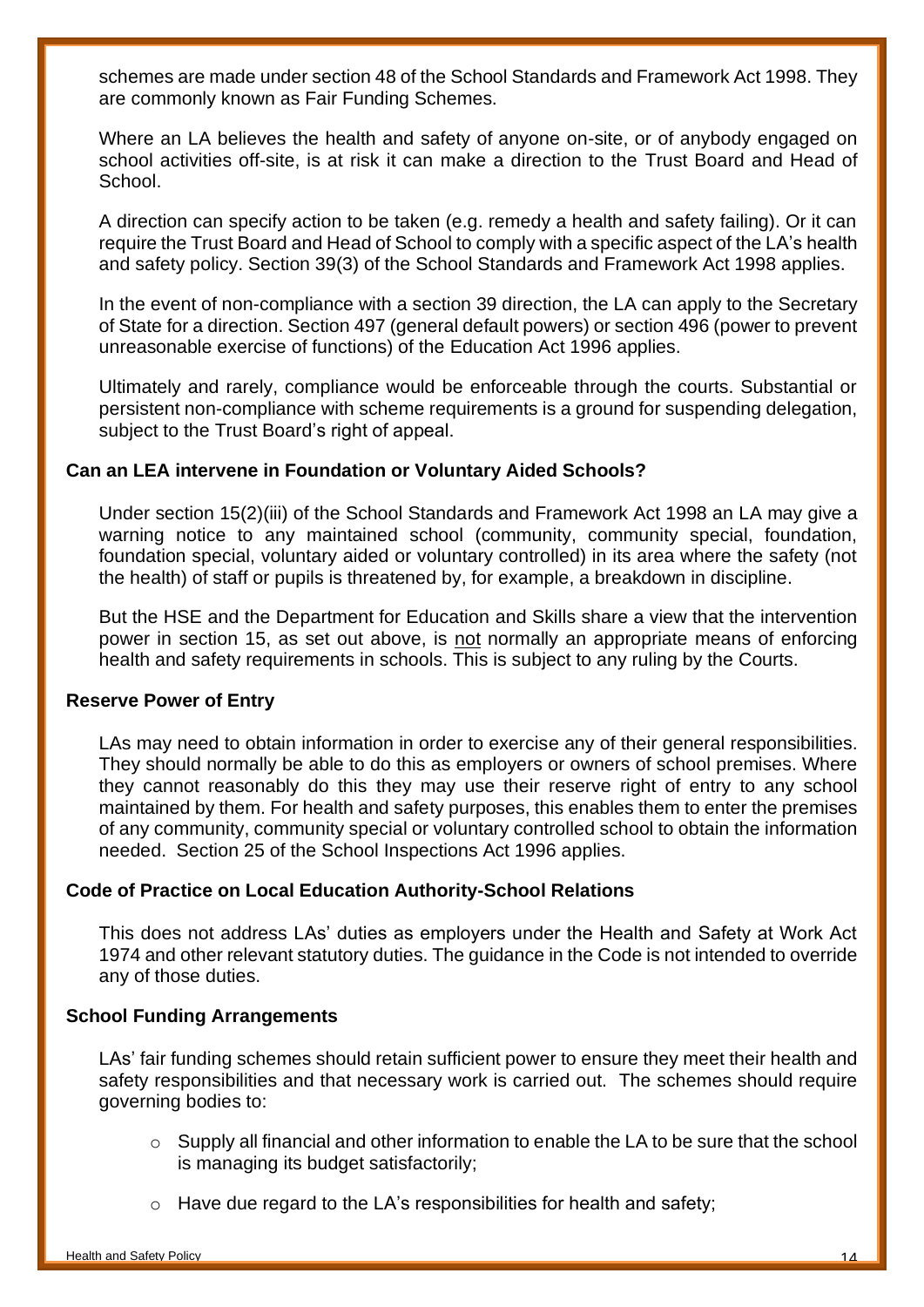o Assess in advance where relevant the health and safety competence of contractors taking account of the LA's policies and procedures.

Schools may take advice on health and safety from other bodies but must heed the policy of the LA.

Schemes should allow the LA to pay for (and recoup the costs for) health and safety work for which it is liable where funds have been delegated to schools for such work but where the work was not done.

Schemes should also allow the LA to recoup the costs of necessary health and safety training for staff from a school when funding for training is delegated but suitable training has not taken place.

LAs can hold back funds to cover strategic management of health and safety i.e. establishing policies and setting standards, providing competence at a strategic level, carrying out active and reactive monitoring, reviewing the policies and standards, and advising schools.

# **Foundation, Voluntary Aided and Independent Schools, etc.**

#### **Responsibility**

The Governing Bodies of foundation, foundation special and voluntary aided schools have similar responsibilities, as employers, to those set out above for LAs.

In independent schools the employer may be a Trust Board or proprietor. The employer also has similar responsibilities.

In some circumstances there may be staff employed by the LA working on the premises of foundation, foundation special or voluntary aided schools. The LA, as employer, has responsibility for their health and safety. The Trust Board also has responsibilities towards them, as visitors. See also next paragraph.

Some foundation, foundation special, voluntary aided or independent schools may have links with the LA through such activities as the Duke of Edinburgh's Award. Or some of the staff in some of these schools may be employed by the LA. Where either of these apply, the school should refer to the section **Community and Voluntary Controlled Schools, etc.** above.

#### **LA Advice**

Many LAs provide health and safety advice to foundation, foundation special, voluntary aided or independent schools. The Department encourages this. However, LAs are not responsible for the health and safety of pupils in these schools or of staff employed by these schools. This does not conflict with the LA's duties with regard to Asset Management Plans.